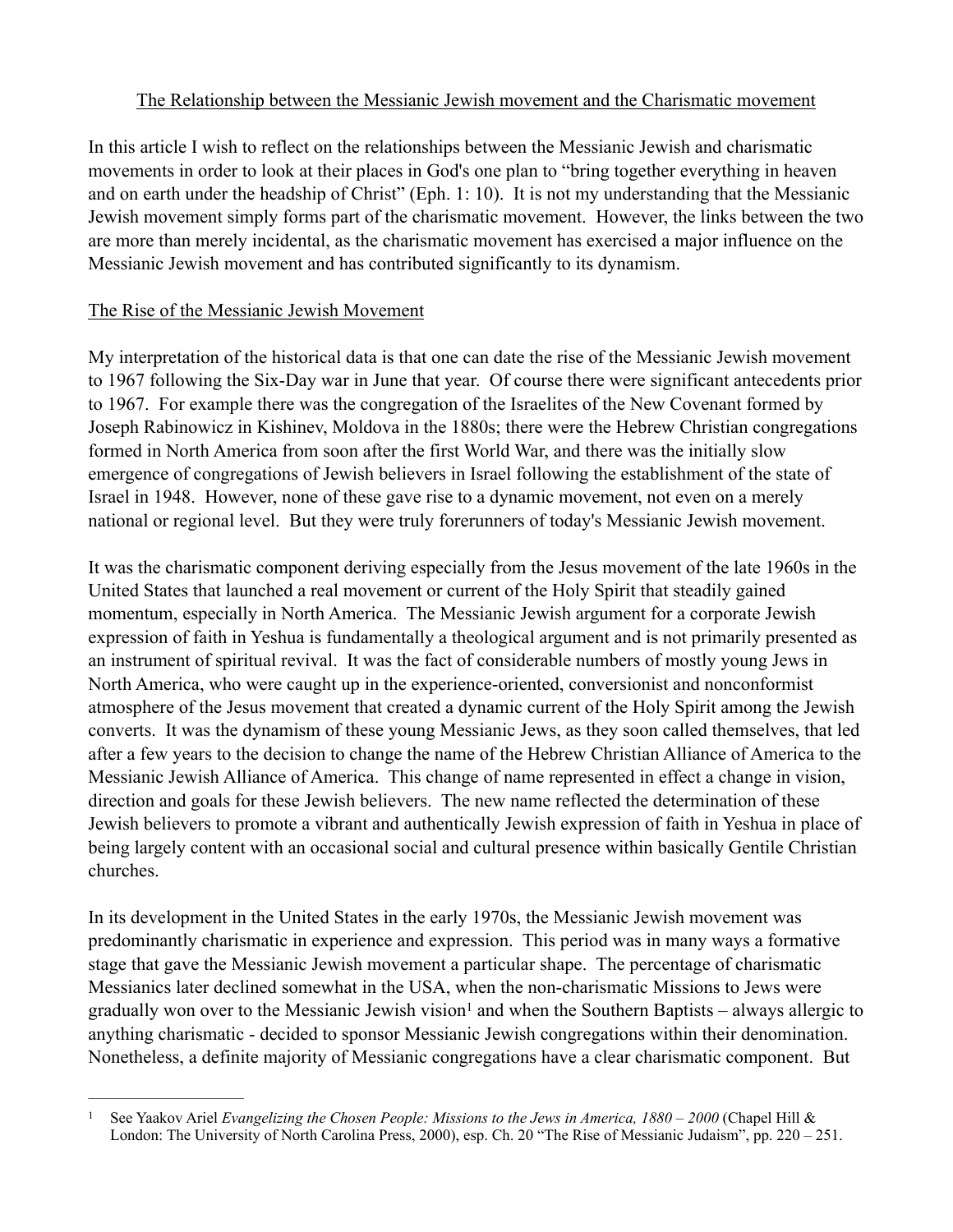above all the dynamism that drove the movement forward had a charismatic inspiration. In Israel, the charismatic impulse was felt, though there were a number of congregations founded before the arrival of the charismatics that remained resolutely non-charismatic, generally strongly Evangelical in theology and mentality. The Messianic believers arriving from the former Soviet Union mostly had a charismatic dimension, though often very undeveloped due to the lack of opportunities for formation in formerly atheistic societies, resulting in a low level of knowledge both of Judaism and of Christianity.<sup>2</sup>

When the major conference took place in Kansas City in 1977 with virtually all streams of the charismatic movement and many Pentecostals represented, the Messianic Jews were given their own track along with the various denominational (and non-denominational) groupings. For many charismatic Christians, this provided a first awareness concerning the Messianic Jews and a pointer to the strongly charismatic element in their origins and growth.3

#### The Affinities between the Messianic Jewish Movement and the Charismatic Movement

The charismatic movement demonstrates many points of affinity with the Messianic Jewish movement. Very significantly, the charismatic movement following its antecedent in the Pentecostal movement has promoted more holistic patterns of worship and ministry with the encouragement of bodily gestures and movements: for example in the raising and clapping of hands, in the use of physical gestures including the imposition of hands in ministry, in dance and procession, in prophetic actions. In all these physical expressions, the charismatics are closer to Jewish patterns than the classical Evangelicals with a religion of the Word appealing primarily to the understanding. However, this affinity was more marked in charismatic practice than in charismatic teaching, and somewhat paradoxically this combination then influenced the Messianic Jewish movement. So among the Messianic Jews, influenced by the charismatic currents, there is much more physical expression than appears in their biblical exegesis and teaching. We can see this charismatic element expressed widely among Messianic Jews in their dancing, more common than among charismatics, and in their celebration of the Jewish feasts. There is often in fact a tension within Messianic Jewish life between the authentically Jewish elements and emphases that are holistic and corporeal and the un-Jewish elements that come from exaggerated Gentile dichotomies between body and spirit.

The love of the Scriptures – though not always the love of serious study – has also marked the charismatic movement. Charismatic Christians regularly carry their Bibles with them. This love of the Scriptures and the experience of the Holy Spirit opening up the meaning of the Word has helped charismatic Christians to see how central in the biblical revelation are the election of Israel and the promises given to Israel. They are generally more open than other Christians to the Holy Spirit opening up neglected or forgotten aspects of the biblical revelation. Similarly, charismatic believers have often been receptive to a Messianic witness concerning the Jewish roots of the Church and the restoration of a Jewish witness to Jesus, particularly when it is not formulated in strongly Zionist terms.

A report on the movement in Israel by Kai Kjær-Hansen and Bodil F. Skjøtt, *Facts and Myths about the Messianic* <sup>2</sup> *Congregations in Israel*, *Mishkan* 30-31 (1999) reveals that some of the Russian-speaking congregations have very little that is recognizably Jewish in their worship.

I myself first heard of the Messianic Jews through reading David Manuel's book on the Kansas City conference, *Like a* <sup>3</sup> *Mighty River* (Orleans, MA: Rock Harbor Press, 1977). See in particular pp. 83 – 84, 160 – 70.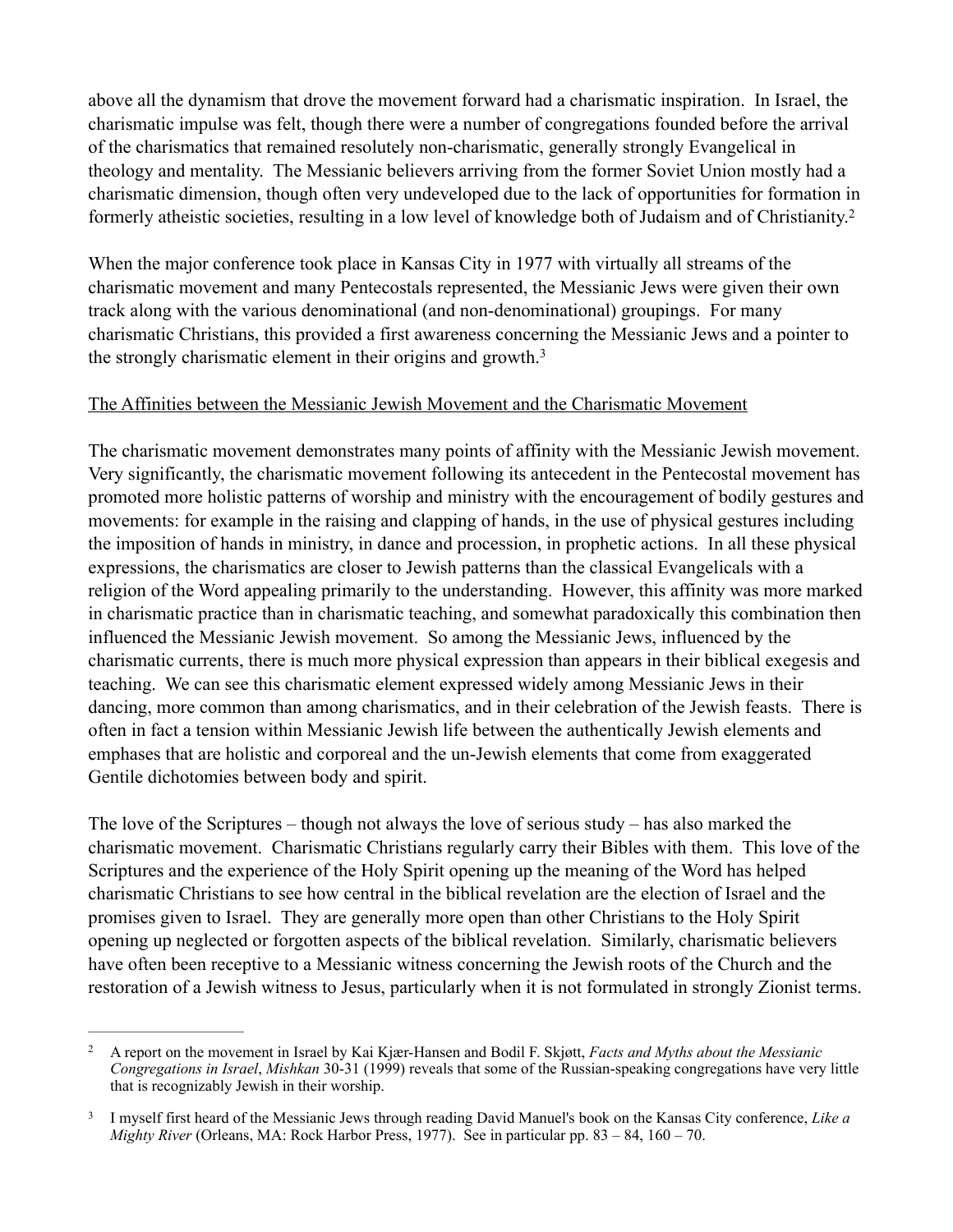The Messianic Jewish movement has been strongly evangelistic, first with the influences coming from Evangelical Christians and their Missions to the Jews and then from the Jesus movement.<sup>4</sup> This has been another ground for affinity with the charismatics, whose baptism in the Spirit has provided a new impetus for evangelism and spreading the gospel. This evangelistic thrust among Messianic Jews is a major reason why the average age in Messianic congregations is much lower than it was among the Hebrew Christians, as also than the Hebrew Catholics, and why the Messianic Jewish movement has a high growth potential. The charismatic dimension is also a reason why many Gentile charismatics are attracted to Messianic Jewish congregations, though this can produce a challenge as to the Jewish character of some congregations and weaken their Jewish character. 5

The rediscovery of the importance of the prophetic in the life of the Church also facilitates close understanding between charismatic Christians and Messianic Jews. The Messianic believers naturally interpret the return of the Jews to the land of Israel and the appearance of the Messianic movement as a fulfilment of biblical prophecy. Charismatic Christians with their rediscovery of the prophetic in the life of the Church often find it easy to understand and receive this prophetic focus on the eschatological fulfilment. We will look at this eschatological dimension more fully in the next two sections.

# The Place of the Charismatic Movement in God's Plan

All those blessed by the Lord in the charismatic movement believe that this work of the Holy Spirit is for the revival and renewal of Christians and of Church, though Church would be understood differently as between the historic church and the free church sector. Many see in the charismatic movement a God-given grace for Christian unity, in view of the Holy Spirit being poured out in the same way on Christians in many different churches and traditions. Again what unity means will be differently conceived by the historic churches and the free churches.

I have argued in several writings that this outpouring of the Holy Spirit is most fundamentally to prepare the Church and the Churches for the coming of the Lord in glory.<sup>6</sup> First of all, every work of the Holy Spirit in Christian history is to prepare for the coming of the Lord and the fulness of the kingdom of God; this follows from the New Testament teaching on the gift of the Holy Spirit as first-

<sup>&</sup>lt;sup>4</sup> It should be noted that at the world-wide level Evangelical (Evangelikal) cannot be equated with free church, since there are significant Evangelical groupings within the historic churches, particularly within the Anglican communion.

<sup>&</sup>lt;sup>5</sup> A preponderance of Gentile members in Messianic Jewish congregations is a major issue in the United States, but it is also the case elsewhere, as in the Netherlands. "So, for example Jeffrey Wasserman wrote in the year 2000: "For the most part, the majority of members and leaders of American Messianic Jewish congregations are Gentiles." (Jeffrey S. Wasserman, *Messianic Jewish Congregations* (Lanham MD: The University of America Press, 2000), p. 160, adding in a footnote: "My survey reflects 60% Gentile membership with 50% Gentile leadership." (*ibid.*, note 15, p. 164).

Peter Hocken, *The Glory and the Shame* (Guildford: Eagle Publishing, 1994), translated into French and Swedish; 6 *Blazing the Trail* (Stokeon-Trent; Bible Alive Ltd., 2001), chs. 9 & 10, translated into Polish; and *The Challenges of the Pentecostal, Charismatic and Messianic Jewish Movements* (Farnham: Ashgate Publishing, 2009), ch. 6.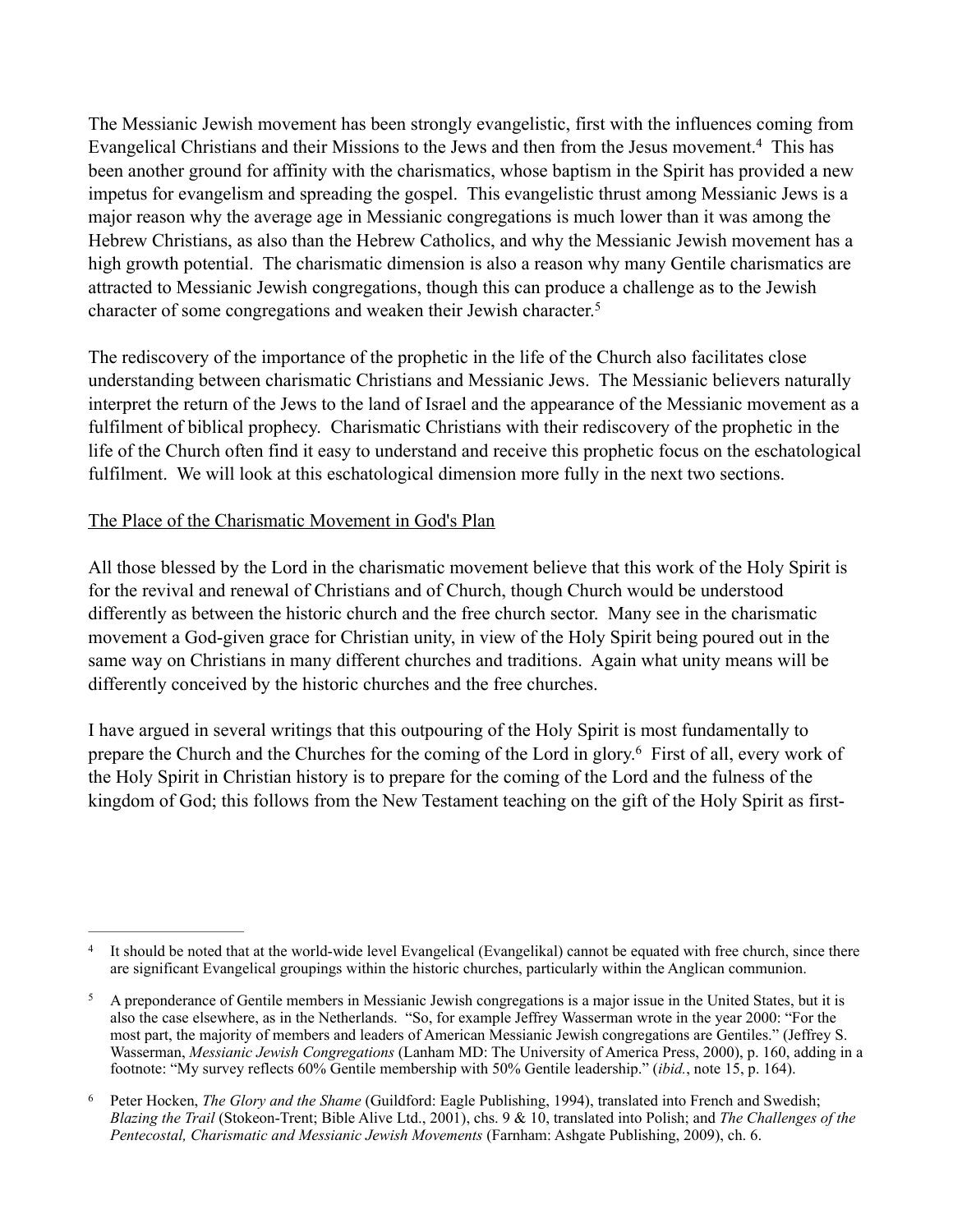fruits<sup>7</sup>, as guarantee or down payment<sup>8</sup>, and as seal<sup>9</sup>. Secondly, in times of revival outpouring of the Holy Spirit, there is a constant witness to the reawakening of hope in the coming of the Lord among Christians. This aspect was particularly marked in the origins of the Pentecostal movement and present though less strongly in those of the charismatic movement.<sup>10</sup> In this context, the restoration of longneglected gifts of the Holy Spirit can best be understood as the equipping of the Church to fulfil her calling in this age before its completion. The charisms are an essential element in the preparation of the Bride for the wedding feast of the Lamb. For charismatic Christians who have been given an understanding of the role of Israel in God's plan, the return of the Jewish people to the land of Israel and the rise of the Messianic Jewish movement are a confirmation that the Church finds herself in the later phases of her history on earth, though this does not enable us to say what this means in terms of human chronology.<sup>11</sup>

#### The Place of the Messianic Jewish Movement in God's Plan

The Messianic Jews naturally believe that the rise of their movement is to bring the whole people of Israel to faith in Yeshua as their Messiah. They are aware of the prophetic word of the apostle Paul in Romans 11 that "all Israel" will be saved. Messianic Jews commonly assume that "all Israel" means not just the conversion to Yeshua of big numbers of individual Jews, but they understand "all Israel" as having a corporate reference, that their people will come to salvation as a people. Although some Messianic Jews can be turned in on themselves and not be enthusiastic about relations with Gentile Christians, largely because of historic hurts, it is nonetheless part of the heritage of Israel's faith that they are called to be a "priestly people" (Ex. 19, 6) and to be "a light to the nations" (Is. 42, 6; Luke 2, 32). The vision of the Messianic Jews then typically includes the nations being brought into right relationship with the Jewish people and with Jerusalem. Because the Jewish people are the bearers of the messianic hope, it is normal for Jews who come to faith in Jesus, particularly in the conversionist context of the Messianic Jewish movement, to interpret the rise of a movement of Jesus-believing Jews as a sign of the coming of the Lord. For the Jewish believers in Jesus, it is normal to believe in the literal fulfilment of the promises that the Messiah will be given "the throne of his father David" (Luke 1: 32), that is in Jerusalem, and that "he will reign over the house of Jacob forever" (Luke 1: 33). For them, a spiritualizing exegesis that interprets the promised land as heaven is virtually impossible, especially in Israel.

For the Messianic Jews then, their place in God's plan is generally clearer than their place is for

<sup>&</sup>lt;sup>7</sup> See the use of the word άπαρχή in Rom. 8: 23.

See the use of the word  $\alpha \rho \alpha \beta \omega v$  in 2 Cor. 1: 22; 5: 5; and Eph. 1: 14.

<sup>&</sup>lt;sup>9</sup> See the use of the word ςφραζις in 2 Cor. 1, 22; 5, 5; in Eph. 1: 13 and 4: 30.

<sup>&</sup>lt;sup>10</sup> See, for example, D. William Faupel, *The Everlasting Gospel: The Significance of Eschatology in the Development of Pentecostal Thought* (Sheffield: Sheffield Academic Press, 1996).

<sup>&</sup>lt;sup>11</sup> Here it is remarkable what der *Katechismus der Katholischen Kirch*e teaches about the Jewish people and the coming of the Lord: "Das kommen des verherrlichten Messias hängt zu jedem Zeitpunkt der Geschichte davon ab, dass er von "ganz Israel" (Rom. 11, 26) anerkannt wird, über dem zum Teil "Verstockung liegt" (Rom. 11, 25), so dass sie Jesus "nicht glaubten" (Rom. 11, 20). .... Der Eintritt der "Vollzahl" der Juden (Rom. 11, 12) in das messianische Reich im Anschluss an die "Vollzahl der Heiden" (Rom. 11, 25) wird dem Volk Gottes die Möglichkeit geben, das "Vollmass Christi" (Eph. 4, 13) zu verwirklichen, in dem "Gott alles in allen" sein wird (1 Kor. 15, 28)." (S. 674).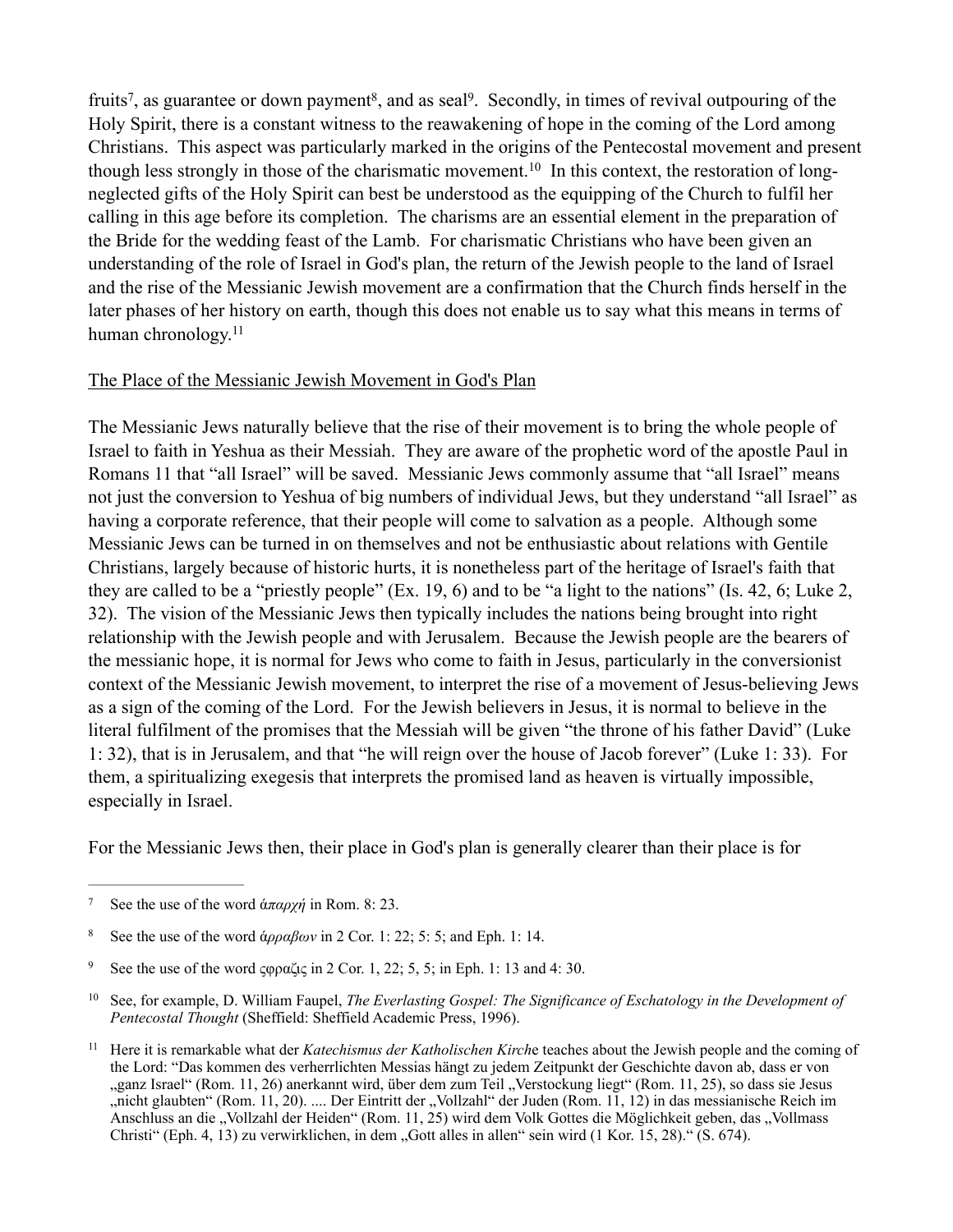charismatic Christians. The differences among Messianic Jews concern who forms part of the body of Messiah. They typically have an Evangelical free church understanding of the Church and of what constitutes its unity. The issue of relationships with the historic Churches and their relationship to the coming Kingdom is one on which Messianic Jews are far from united. The same is even more true of their evaluation of rabbinic Judaism and whether it has any place in the preparation for the Lord's coming.

#### How Open have Charismatic Christians been to the Messianic Jewish movement?

Despite these obvious elements of affinity between the two movements, charismatic Christians have not always been open to the Messianic Jews and in many cases not even aware of this phenomenon. Here there is a contrast between receptivity in the historic Churches and receptivity in the free churches. The receptivity to the Messianic Jewish movement has generally been much lower in historic church renewal circles than in the free churches. One obvious reason is that the Messianic movement has been strongly influenced by Evangelical teaching so that Messianic theology can sometimes be Evangelical teaching plus some Jewish additions, while the structures in the Messianic movement are most similar to those of the new charismatic free churches. The teaching and theology of the Messianic Jews have generally been conservative and occasionally more fundamentalist in relation to biblical criticism and exegesis. Their literalist reading of the Scriptures has often made it more difficult for Christians from churches with a more critical and developed theology to take the message of the Messianic Jews seriously.

In the charismatic renewal in the historic churches, there have been few examples of the leadership accepting the Messianic Jews and affirming their importance for the Church. It would seem that a major reason for this reluctance is the focus of mainline church charismatic leaders to win acceptance for the renewal movement from their church (confessional) leadership. This concern has made many leaders very cautious in welcoming anything that could prove controversial. Peace and harmony in the movement tend to prevail over prophetic witness. In this area, Germany is not typical of the international scene, so that the positive interest in the Messianic Jews within the Geistliche Gemeinde Erneuerung in the EKD is somewhat unique among renewal bodies within the historic churches. No doubt the strong awareness of the horror of the Holocaust perpetrated by the Nazi regime has made many German Christians more sensitive to the importance of the Jewish issue and more aware of the need to rethink old positions. 12

In the last fifty years, the historic churches have generally opted for dialogue with the Jewish community, which has promoted greater awareness of the wrongness of replacement theology but also a great reluctance to embrace anything that would upset the Jewish community. This combination is generally the driving force behind the so-called "two-covenant" theology that denies the need of the Jewish people for Jesus Christ and that closes the mind to any possibility of recognizing Messianic believers in Messiah Jesus. Although not generally the intention of Church leadership in opting for dialogue, one effect has been a lesser sense of the need for direct evangelization in general and a great reluctance to proclaim the gospel to the Jews. Since the Messianic Jewish movement has been strongly

 $12$  Among Roman Catholics in Germany, Johannes Hartl, who directs a house of prayer in Augsburg would be one who has a clear teaching on the role of Israel.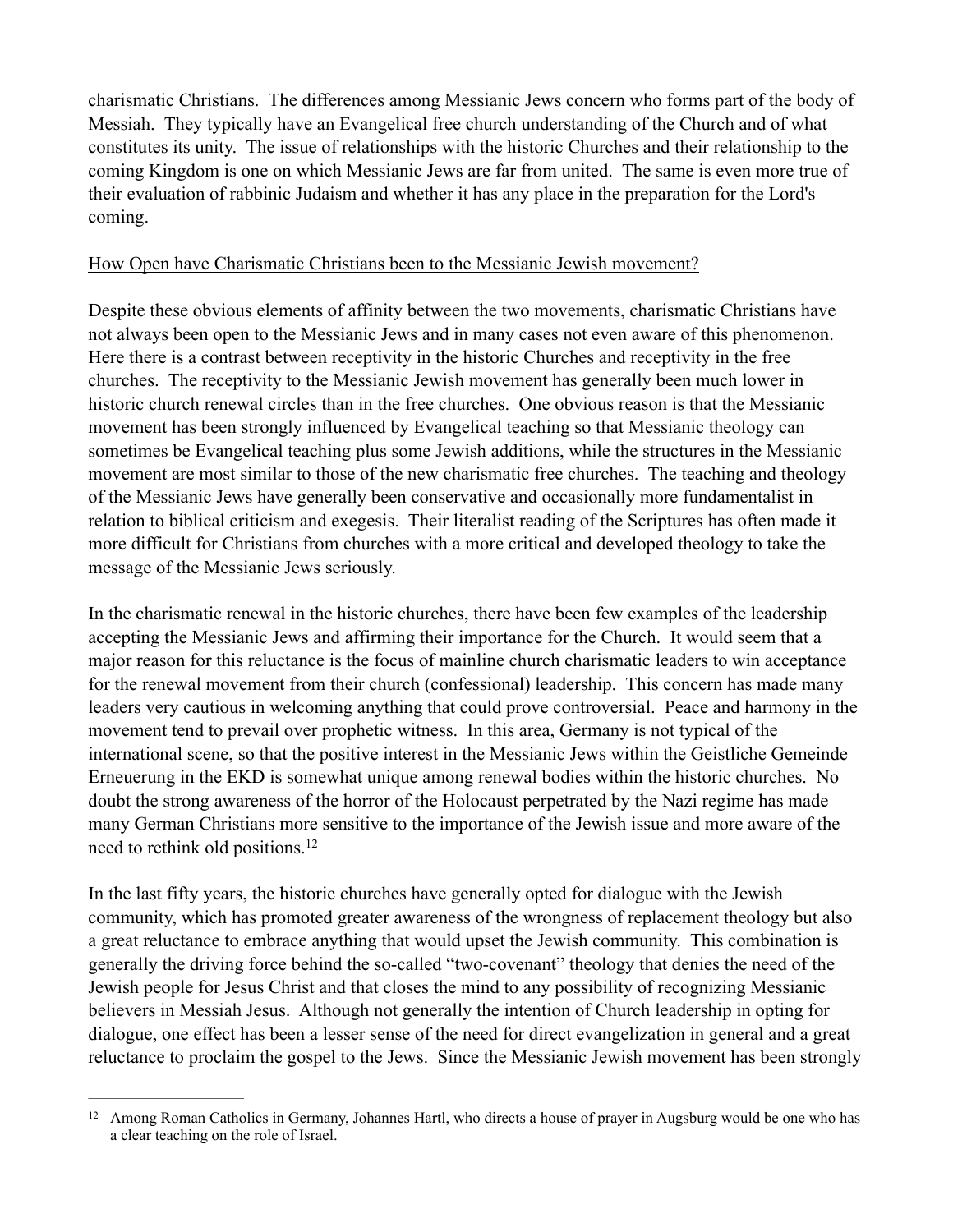evangelistic, in contrast to the Hebrew Catholics, it arouses disquiet among the practitioners of Jewish-Christian dialogue.

In the Roman Catholic Church, with the exception of some communities (see next section) the charismatic renewal has not shown much awareness of the Messianic Jewish movement, despite the very positive teaching on Israel and Christian unity by one of the most admired teachers, Fr Raniero Cantalamessa, ofm cap, since 1980 the preacher to the papal household. So in general charismatic Catholics are unaware of the Messianic Jews, their history and the charismatic element among them.

# Prophetic Voices from within the Charismatic Movement in favour of the Messianic Jews

Mention should first be made of the Evangelical Sisterhood of Mary in Darmstadt, who though not confessedly charismatic have had a strong sympathy for the renewal movement, no doubt through the role of spiritual gifts in their origins. They have influenced many believers, particularly through the writings of Mother Basilea Schlink. The emphasis of the Mary Sisters on repentance for the past sins against the Jewish people has contributed significantly to Christian repentance for the sin of the rejection of Jewish life in Jesus the Messiah. The works of Mother Basilea have been translated into many languages, and so their influence in favour of the Jewish people and of a Jewish witness to Yeshua has spread far beyond Germany. Another forerunner has been the Union de Prière of Charmessur-Rhône, a dispersed Reformed community in France, founded by Pastor Louis Dallière immediately after the second world war following his charismatic experience early in the  $1930s$ <sup>13</sup> Among the four prayer subjects that govern the life of the Union de Prière the second is "the illumination of Israel"<sup>14</sup>. As early as 1936, Dallière taught the ongoing significance of the distinction between Israel and the nations, a distinction that is fundamental for the recognition of the legitimacy and necessity of the Messianic movement. He gave this teaching in an eschatological framework.<sup>15</sup>

Although the Catholic charismatic renewal has not yet become a witness to the restoration of Jewish faith in Jesus, there are some Catholic charismatic communities that have in rather different ways born a witness to the ongoing call of Israel and shown an openness to the Messianic Jews. The first has been the community of the Béatitudes, founded in France in the first half of the 1970s. From the beginning, the Béatitudes have manifested a love for Israel and more recently have shown an openness to the Messianic Jews.<sup>16</sup> The community of Koinonia Giovanni Battista, founded in Italy in 1979 by an Argentinian priest, Fr Ricardo Argañaraz, has shown a deep love for Israel, as a result of which they have formed a community in the Jerusalem area with contacts with the *qehila* of the Berger brothers.

<sup>&</sup>lt;sup>13</sup> Dallière, a Reformed pastor, came into the experience of "Pentecost" through the ministry of a Pentecostal evangelist from Britain, but was ddeeply convinced that he had to stay within the Reformed church. In this way, he was a forerunner of the charismatic movement.

<sup>&</sup>lt;sup>14</sup> This theme had originally been entitled "the salvation of Israel".

<sup>&</sup>lt;sup>15</sup> In a series of articles articulating his vision of the task of preparing for the coming of the Lord, Dallière expressed for the first time how he understood the ongoing role of the Jewish people in God's plan: "The Jewish people in relation to the return of the Lord" (*Esprit et Vie* 5/6 June 1936, 215 – 216) and "The nations in relation to the return of the Lord" (*Esprit et Vie* 5/7 July 1936, 227 – 228).

 $16$  The founding group in Béatitudes were all members of the French Reformed church and had been influenced by the Union de Prière of Charmes.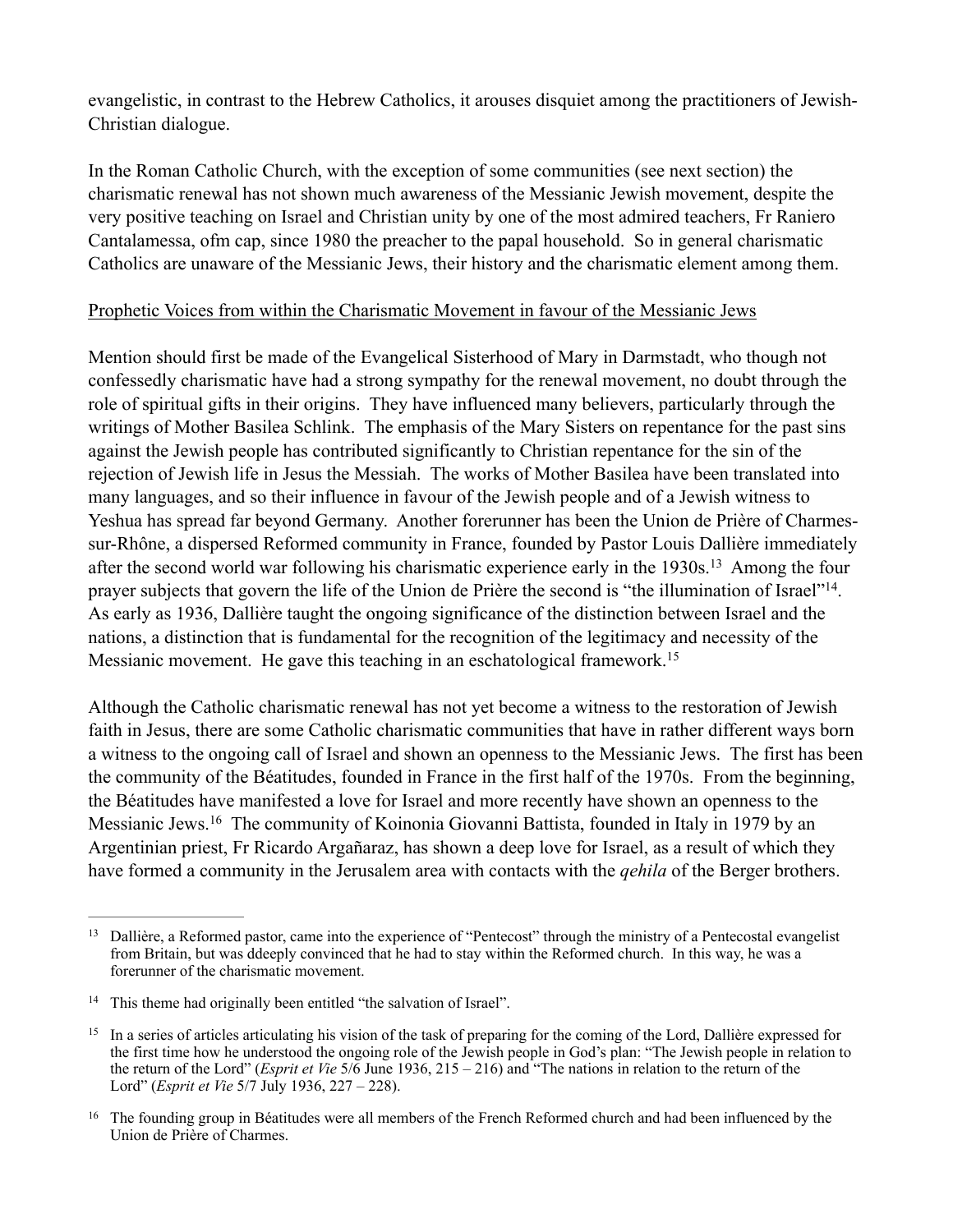In Italy, the Comunità di Gesù in Bari, which had developed a strong ecumenical commitment with close association with some free church leaders in Italy, has since 2004 organised an annual conference with Messianic Jews, at which Messianic leaders from the U.S.A., Israel and Germany have taken part. The community's magazine *Tempi di Unità* has regularly published articles on the Messianic Jews. Arising from the experience of these conferences, Fr Carlo Colonna, SJ, a spiritual adviser to the community, has written the first book by a Catholic scholar on the Messianic movement.<sup>17</sup> This book is reaching theological and leadership circles in the Italian church and making the movement known in circles not previously aware of its existence. The Comunità di Gesù also has a branch community in Buenos Aires, Argentina, that has been spreading this vision and which has been supportive of the Toward Jerusalem Council II initiative (TJCII), on which see the following section. Although not a community, the group of Irish Catholics calling themselves the Evangelical Catholic Initiative has become strongly supportive of the Messianic movement, with Paddy Monaghan organising tours of Ireland by Vladimir Pikman from Berlin.

There are also centres associated with the charismatic movement that have hosted events concerned with or involving the Messianic Jews. Prominent among these have been the Centre Chrétien in Gagnières in the south of France, a Protestant centre open to ecumenical charismatic events and to Israel. Another example is the En Christo conference centre in Lanckorona, Poland, located between Krakau and Wadowice, where the Catholic director, Andrzej Sionek, has developed contacts with Messianic Jews in Poland, in Belarus and the Ukraine. Lanckorona has regularly hosted the present author for teaching events in which some Messianic Jews often take part. Some charismatic free church circles in Europe teach about God's work of restoration among the Jewish people, though here also there is greater support in Germany than in most European nations. In England, none of the new charismatic church networks have yet been won over to such a vision. Prominent among the charismatic free churches open to the Messianic Jewish movement is Livets Ord [Word of Life] church in Uppsala, Sweden, and the Livets Ord network of churches, led by Ulf Ekman. Among charismatic publications, *Charisma* in Germany regularly gives space to Israel-related themes and to Christian – Messianic Jewish relations.

While many Messianic Jewish leaders are invited to preach in free church circles, the number receiving regular invitations to speak within historic church contexts is far smaller. The most influential Messianic Jewish teachers in Europe have undoubtedly been the Berger brothers from Jerusalem. Benjamin Berger visits the German-speaking countries regularly and Reuven Berger the Frenchspeaking. Mention should also be made of the role of Christa Behr, who has served in the Berger brothers' congregation in Jerusalem since 1991 and who has developed an extensive network of Christian contacts in Germany and Austria, especially among Lutherans and free church charismatics. Other Messianic Jewish leaders who have wide contacts in the Gentile Christian world are David and Lisa Loden of Netanya, though their emphasis is less charismatic than that of the Berger brothers. Lisa Loden, who has made some scholarly contributions, was for a time the director of the Caspari Centre, and has extensive contacts with Scandinavian Lutherans, who have a long history of association with the Jewish people.

# TJCII and the Charismatic Movement

Carlo Colonna, SJ *Gli Ebrei Messianici* <sup>17</sup>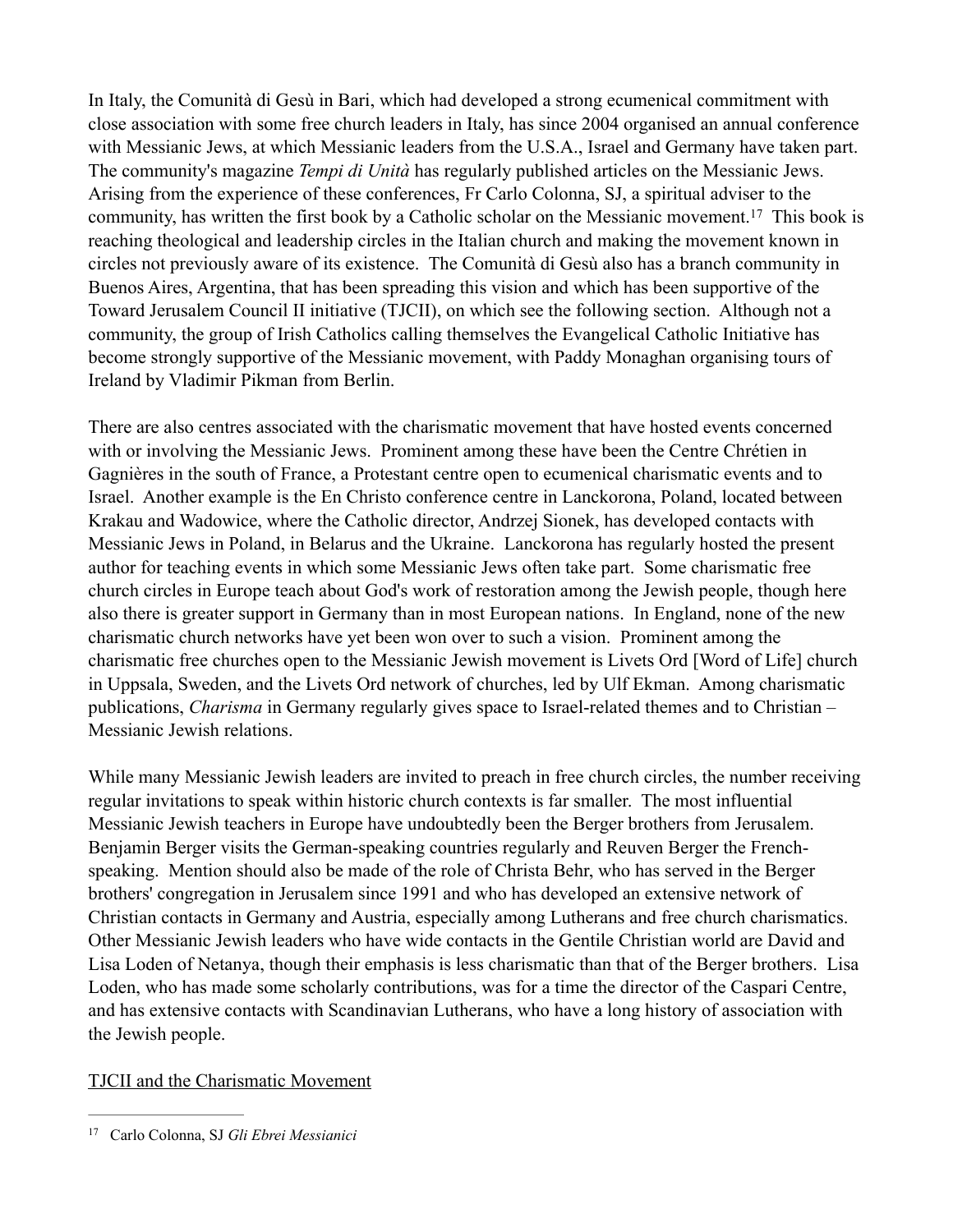The Toward Jerusalem Council II initiative for the reconciliation of Jewish and Gentile believers in Jesus Christ would not have been possible without the charismatic movement. The original vision for TJCII came in a charismatic manner as a word of the Lord to Marty Waldman, the rabbi-leader of Baruch HaShem Messianic synagogue in Dallas, Texas. It was soon confirmed by Dr Daniel Juster, a leading teacher in the Messianic movement of strong charismatic convictions, and by several Christian leaders and teachers recognized in charismatic circles: John Dawson from Youth with a Mission; Brian Cox, an Episcopalian canon who served for many years as national director in the USA for SOMA, an international Anglican charismatic agency for short-term missions; and Fr Peter Hocken, a Catholic charismatic teacher and writer.

The first meetings of the TJCII leadership were highly charismatic events. In retrospect, it can be seen how this charismatic dimension and freedom made possible the knitting together in spirit of men coming from such different backgrounds. Some of the Messianic Jewish participants had never before met Roman Catholic or Anglican priests. The charismatic patterns of spontaneous praise and worship made possible a genuine fellowship in the Spirit and a common experience of the Lord's goodness that helped to bond the leaders together. In the first diffusion of the TJCII initiative, the leadership contacted leaders in the charismatic movement known to have a heart for the Jewish people. The most challenging steps taken in the first years of TJCII before the year 2000 were a series of prayer journeys to Spain, Rome, Nicaea and Israel that were the consequence of a vision received by one of the TJCII intercessors. This vision concerned four historic gates (Alhambra, Grenada, Spain; the Arch of Titus in Rome; a gate in Nicaea and the Golden Gate in Jerusalem). The depth of the prayer together in these places was the fruit of deep search of the Scriptures, our listening together to the Spirit of God and the freedom to express our profound grief before the Lord. We realized during these journeys that the road on which the Lord was leading TJCII is a road never travelled before. This realisation has contributed over the years to a greater sense that every step forward in Jewish-Gentile reconciliation in Messiah is totally dependent on the leading of the Holy Spirit.

The experience in TJCII also showed much more clearly the strength of the spiritual opposition to the restoration of the Jewish witness within the Body of Christ. Because of an element of naiveté in approaching these spiritual strongholds without adequate intercessory cover, the TJCII initiative almost collapsed around the year 2000. Since then, a network of intercessory groups has been established drawing its participants from mature charismatic Christians with much intercessory experience and with a deep love for Israel.

Over the years since 2000, several key decisions in TJCII were either the fruit of words received in prayer or were strongly influenced by them. Among these were the decisions for the executive to go to Addis Ababa in 2004 and to Antakia, the historic Antioch, in 2006. Both of these produced unexpected fruit. In Addis Ababa, we learned how deeply the Coptic Orthodox Church of Ethiopia has been influenced by its Jewish origins, with Ethiopian Orthodox Christians still observing the Jewish dietary laws and circumcising their boys on the 8<sup>th</sup> day. There was a very positive meeting with Patriarch Paulos of the Ethiopian Church. The executive went to Antioch through a word that the road to Jerusalem passes through Antioch and the sense that it was necessary to go there before holding an important prayer conference in Jerusalem later in 2006. It became clearer in Antioch that this was the place where the church of the "one new man" made up of Jew and Gentile reconciled by the cross first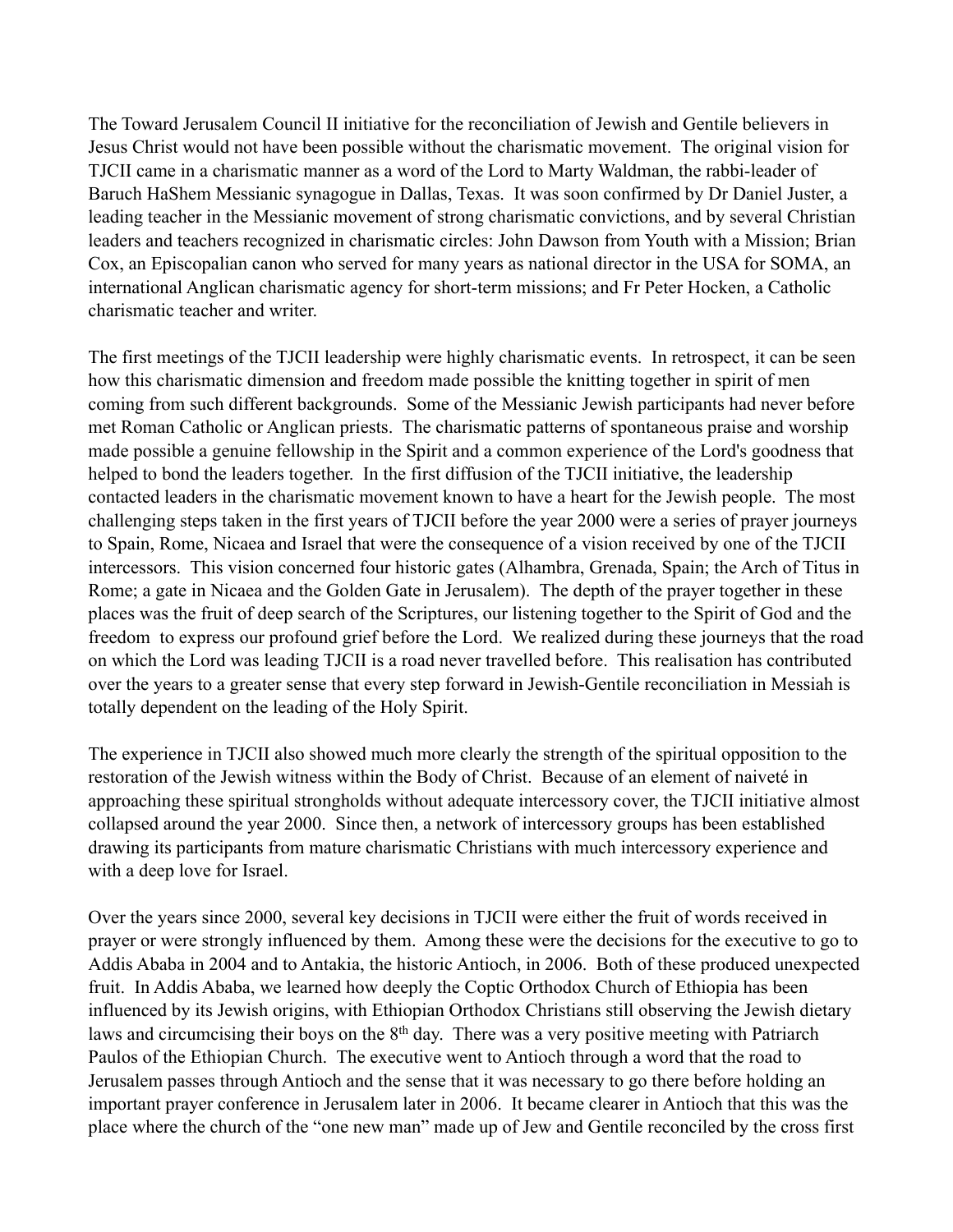came into being, as a result of which the apostle Paul was able to develop his teaching in the letters to the Romans and to the Ephesians. We saw that the historic church of Antioch goes back to the origins with Paul and Barnabas in a way that the historic church in Jerusalem does not. In Jerusalem there was a clear break in 135 when the Jews including the Jewish believers in Yeshua were banished and a Greek church was founded in the new city of Aelia Capitolina (138).

However, the charismatic component in TJCII without which the initiative could never have started and without which it cannot go forward presents TJCII with a dilemma. The initiative cannot be content with presenting this vision to charismatic leaders within the Christian world. This vision is for all the Churches and for all Christians and has to be presented to all. This dilemma presents itself most forcibly in major promotional meetings, when church leaders not active in the charismatic movement may be uncomfortable with the methods and style prevalent in charismatic circles. It may be that a way forward is being indicated in the TJCII meetings with Orthodox Christians that have been taking place annually in Romania since 2006. Here there can be no overt charismatic forms of prayer or ministry, and yet the experience has been that the Orthodox participants have been clearly touched by the depth of the Messianic Jewish witness, especially by the biblical insights of Benjamin Berger. Benjamin Berger, his brother Reuven and Marcel Rebiai have formed the Jerusalem Olive Tree Fellowship to express their eschatological vision for the return of the glory to Jerusalem at the heart of Israel. The coming together of the Ölbaum Fellowship with TJCII is an important step for strengthening the voice of TJCII in Israel and for keeping at the heart of TJCII the prophetic vision in which all converges on Jerusalem.

The experience in TJCII has revealed the immense potential of this vision for Jewish-Gentile reconciliation to manifest the deeper significance of the Messianic Jewish movement. In fact, TJCII opens up the full scope of the Messianic Jewish movement. Because it directly addresses the necessary reconciliation and unity-in-difference of the Jewish and Gentile expressions of the Church, it keeps before the Messianic Jews their calling to be catalysts for the unity of the whole body. It challenges the Messianic Jews not to accept any sectarian view of the body of Messiah, which can be a temptation in view of the deep wounding of the Jewish people through the centuries, especially at the hands of the ancient Churches.

At present, a number of Messianic Jewish leaders have difficulty in accepting the role of the historic churches in TJCII, especially the participation of the Roman Catholics. This is definitely the case in the Bible belt in the USA, in Latin America and in Israel. In Israel, there is a higher percentage of Messianic congregations that are not charismatic; their experience of the ancient churches in Israel is not positive. Moreover, in Israel many Messianic congregations are so absorbed in the day to day struggle for survival and to counter the anti-missionary Jewish organisations that they have little energy left for a larger vision. It is the hope of all in TJCII that the Ölbaum Fellowship can truly encourage a deeper vision in Israel and can truly contribute to the Lord's work of reconciliation and unity.

# The Future Unfolding of God's Plan

If the interpretation is correct of both the charismatic and the Messianic Jewish movements as inherently oriented to the coming of the Lord in glory, then we would expect both movements to have an increasing influence. However, here we should note major differences between the two movements.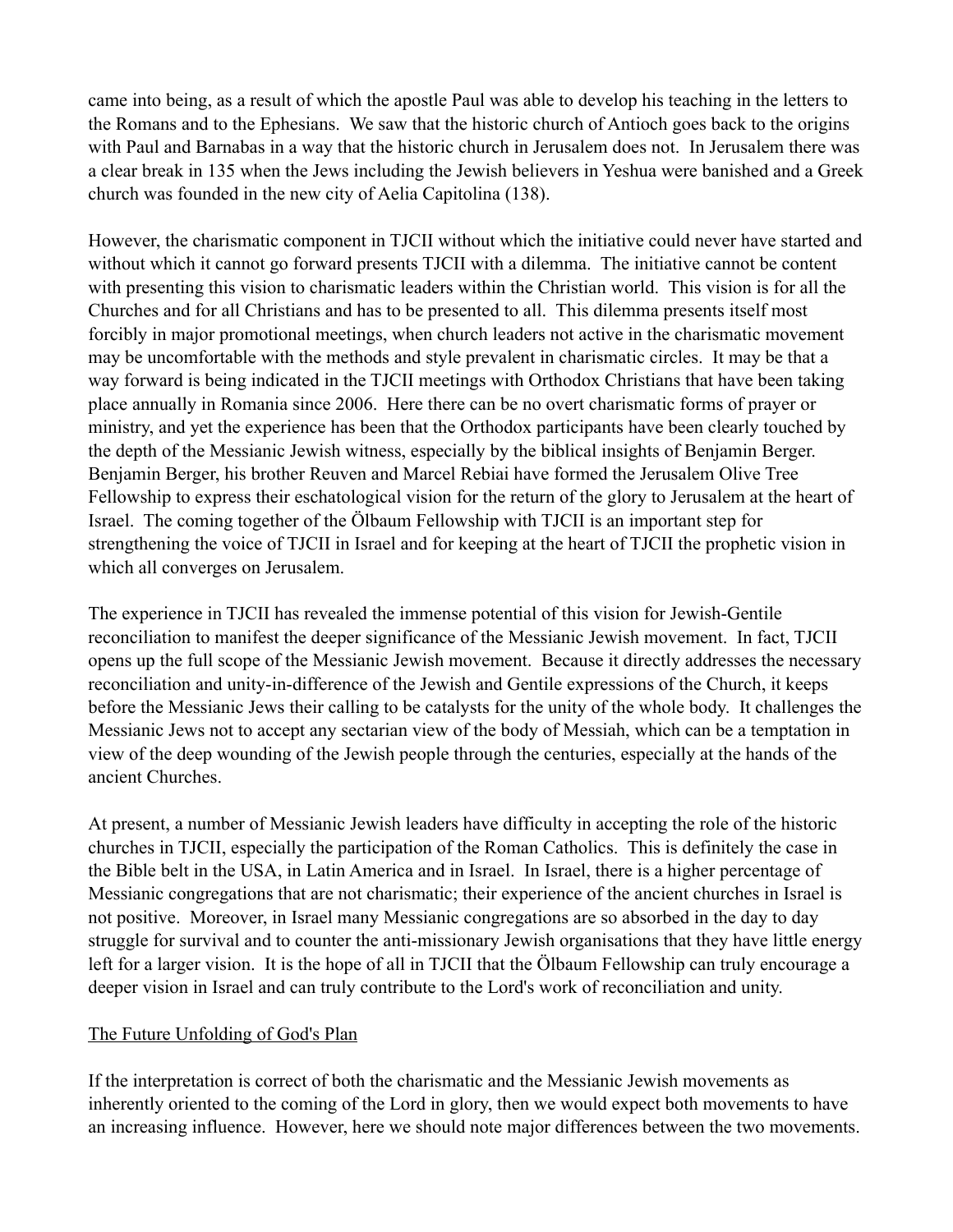First, the charismatic movement is less clear-cut in its identity and goals than the Messianic Jewish movement. This is primarily because the profile of a Jew who believes in Jesus (Yeshua) is more clearly defined than that of a charismatic Christian. The charismatic movement, particularly within the historic churches, has been concerned that the whole Church become truly charismatic. Some early Catholic charismatics made a comparison with the liturgical movement. They said, just as the liturgical movement is meant to disappear into a liturgically-renewed Church, so the charismatic renewal should disappear into a charismatically-renewed Church.

By contrast, the Messianic Jewish movement is not a movement looking for its eventual disappearance into a transformed Church, but presents itself as Jewish believers in Yeshua who seek to live as Jewish disciples of Yeshua, without requiring Gentiles to do the same. It is primarily a corporate reality of congregations where Jewish believers can be fed and supported in their lives as Jewish disciples. The goal cannot be their disappearance, however much their existence is received and welcomed by the Churches of the nations. In fact, there is a trend among some Messianic Jews, particularly in North America, to dislike being labelled a "movement" and to describe themselves as "the Messianic Jewish community". For them, the term "movement" suggests something impermanent that might suddenly disappear. The term "community" suggests something more stable that has "arrived". At least to the present author, this is a one-sided perspective. The term "movement" is important, as it is first a movement or current of the Holy Spirit that has to remain in movement, both to expand geographically and to become more authentically Jewish whatever that means. To want to present the movement as "having arrived" is in real danger of weakening its prophetic character and of fixing the movement in its current state. In fact, it could be said that the whole body of Messiah needs to take on more of a movement character as the eschatological fulfilment approaches.

In this light, we can expect that the Messianic Jewish movement will grow and become better known in the Churches of the nations. However, we should not limit the restoration of the corporate Jewish witness to Yeshua to the Messianic Jewish congregations. In fact, the term "Messianic Jewish movement" is understood to cover those Jews who are part of Gentile Christian congregations that make a special place and space for Jewish believers. But there can also be groupings of Jewish believers within the older Churches, as with the Hebrew Catholics. This is also a part of God's work of restoring the Jewish witness, though as yet they only have limited possibilities to express their Jewish heritage within the Churches. But it should be recognized that the Messianic Jews form the most vocal, visible and prophetic witness to Jewish faith in Yeshua ha Mashiach.

The eschatological significance of both movements makes clear that they can only move forward to serve the Lord's purposes in dependence on the Holy Spirit. The charismatic movement as a whole needs to take hold of this eschatological dimension more strongly in order to maintain its dynamism, to remain a movement of the Holy Spirit and truly to contribute to the preparation of the Bride. The Messianic movement already has this eschatological orientation but needs to progress beyond its growth pains so as to enter more fully into its Jewish calling to be a blessing to the nations. The Messianic movement is still grappling with the issue of what it means to be Jewish disciples of Yeshua and how to receive all that is from God in the Jewish heritage. They need the encouragement more than the advice of Gentile Christians how to steer a path that is not compromise between an honouring of the Jewish heritage and a reception of the newness of Yeshua and of the new covenant in his blood.